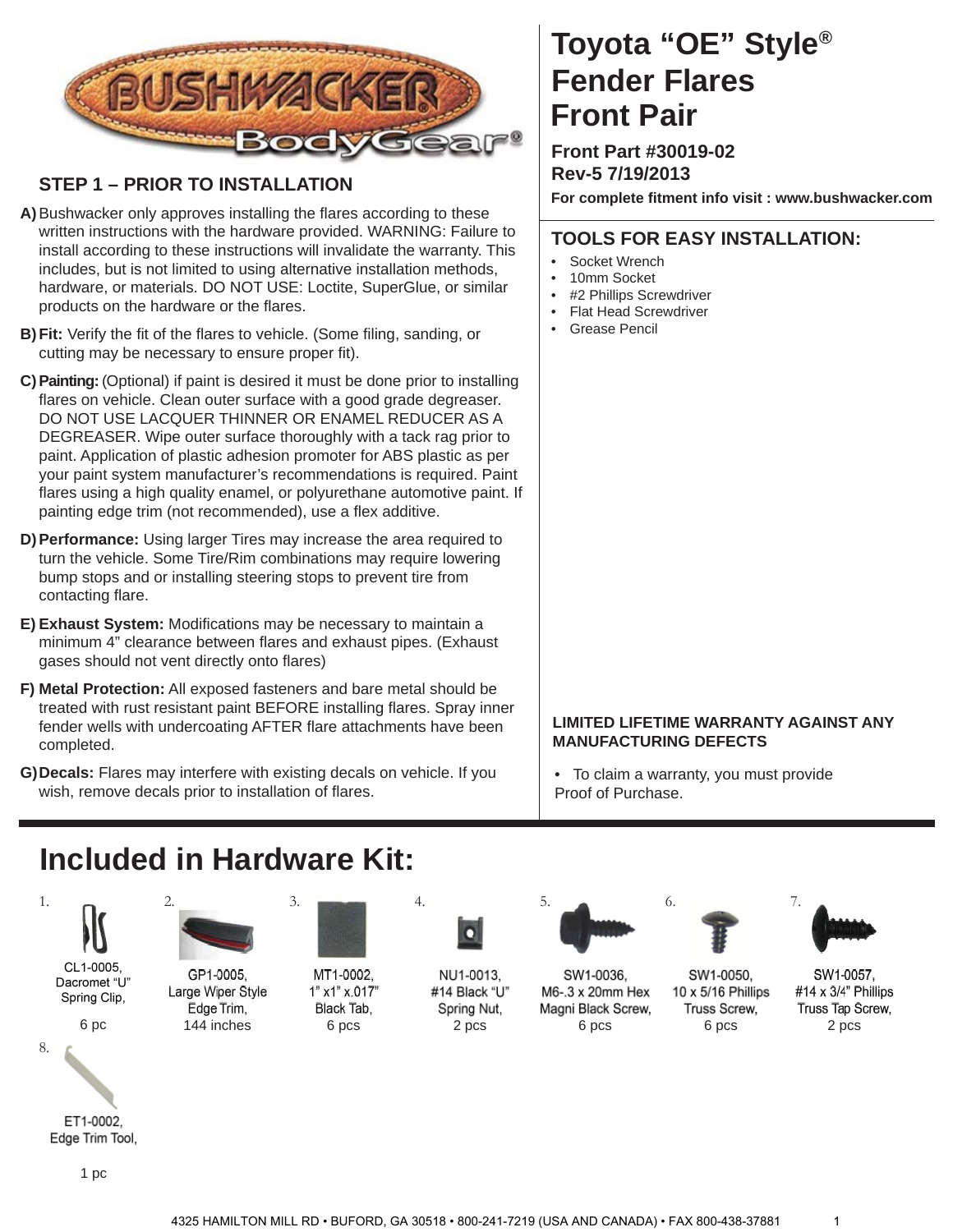## **STEP 2 - EDGE TRIM INSTALLATION**

#### *NOTE: Edge trim (GP1-0005) will be installed on the FLARES only, not the inner pieces.*

A. Peel two to three inches of red vinyl backing away from Edge Trim (GP1-0008) tape. Applying the adhesive side of the edge trim to the inner side of the flare, affix the edge trim to the top edge of the flare (the portion that comes in contact with the vehicle).

B. Press edge trim into place along the top edge of the flare in one-foot increments, pulling red vinyl backing free as you continue to work your way around the top edge of the flare.



# **Front Flare Installation Procedures (Driver's Side):**



Using a Phillips screwdriver, remove plastic fastener from front of wheel well. Note: For the Limited version, a flat head screw driver will be needed



Using a socket wrench with a 10mm socket, remove top screw from factory mud guard as shown.



Remove screw from underside of factory mud guard. Note: If vehicle is equipped with running boards, running boards may need to be removed in order to access this screw.



Hold the flare firmly on the fender. Starting with the second hole from the front of the flare, mark three clip locations with a grease pencil.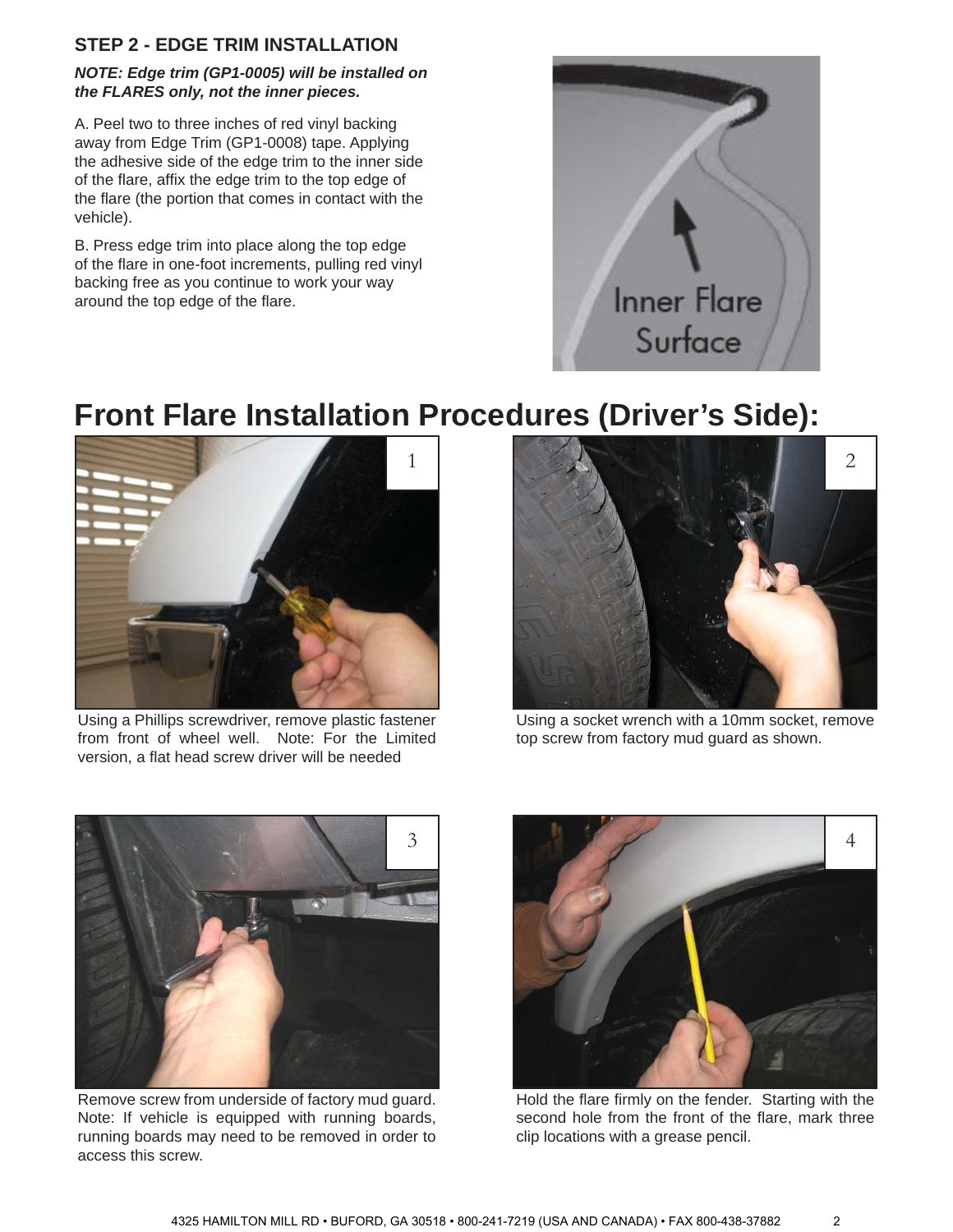

Clip locations.



Remove flare from fender. Center a supplied Black Tab over each mark made in Step 4.



Slide a supplied "S" Clip over each Tab.



Slide a supplied "U" Clip over the fender lip, aligning with forward-most hole in fender. Note: For the Limited version, skip this step.



Replace flare on fender, aligning holes with holes in clips. Start three supplied Serrated-Flange Screws through three holes in flare and into "S" Clips installed in Step 7.



Start three supplied Hex Screws through three rear holes in flare and into factory holes in rear of wheel well.